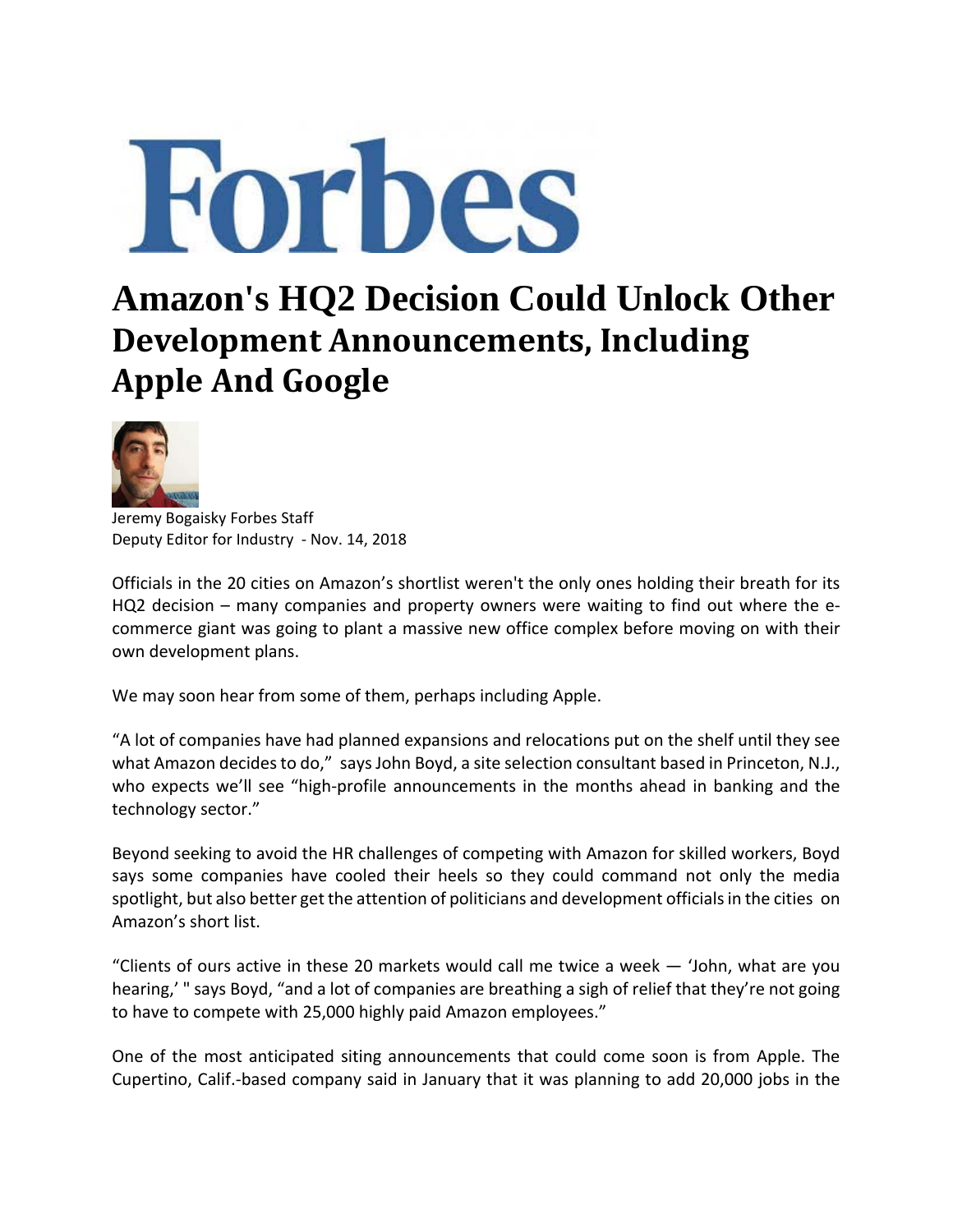U.S. over the next five years, and that by the end of the year it would announce a location for a major new campus that will house its customer tech support staff and more.



*Apple Holds Launch Event in Brooklyn Getty Images*

In sharp contrast to Amazon, Apple has been largely mum on where it's looking. The only public hint the company has given as to the location: it won't be in California or Texas, where Apple already has a significant presence, CEO Tim Cook told ABC News in January.

The company was reported in May to be in talks with officials in North Carolina about Research Triangle Park, a tech hotspot in the Raleigh metro area anchored by NC State, the University of North Carolina and Duke University, where Cook earned an MBA. Local media speculated that the company was planning to hire as many as 10,000 there.

North Carolina lawmakers looking to land both Apple and Amazon subsequently sweetened the state's incentive program to give a company grants equal to 90% of its employees' withholding taxes for 30 years if it invests \$1 billion in the state and creates 3,000 jobs.

However, reports that an announcement was imminent in June didn't pan out. Tom Stringer, a site selection consultant with BDO, doesn't think Apple has held fire due to Amazon, but some have speculated that it was concerned by measures on the ballot for the November elections. An amendment to the state constitution requiring voters to show a photo ID at polling places passed; measures to transfer power from the governor to the legislature failed.